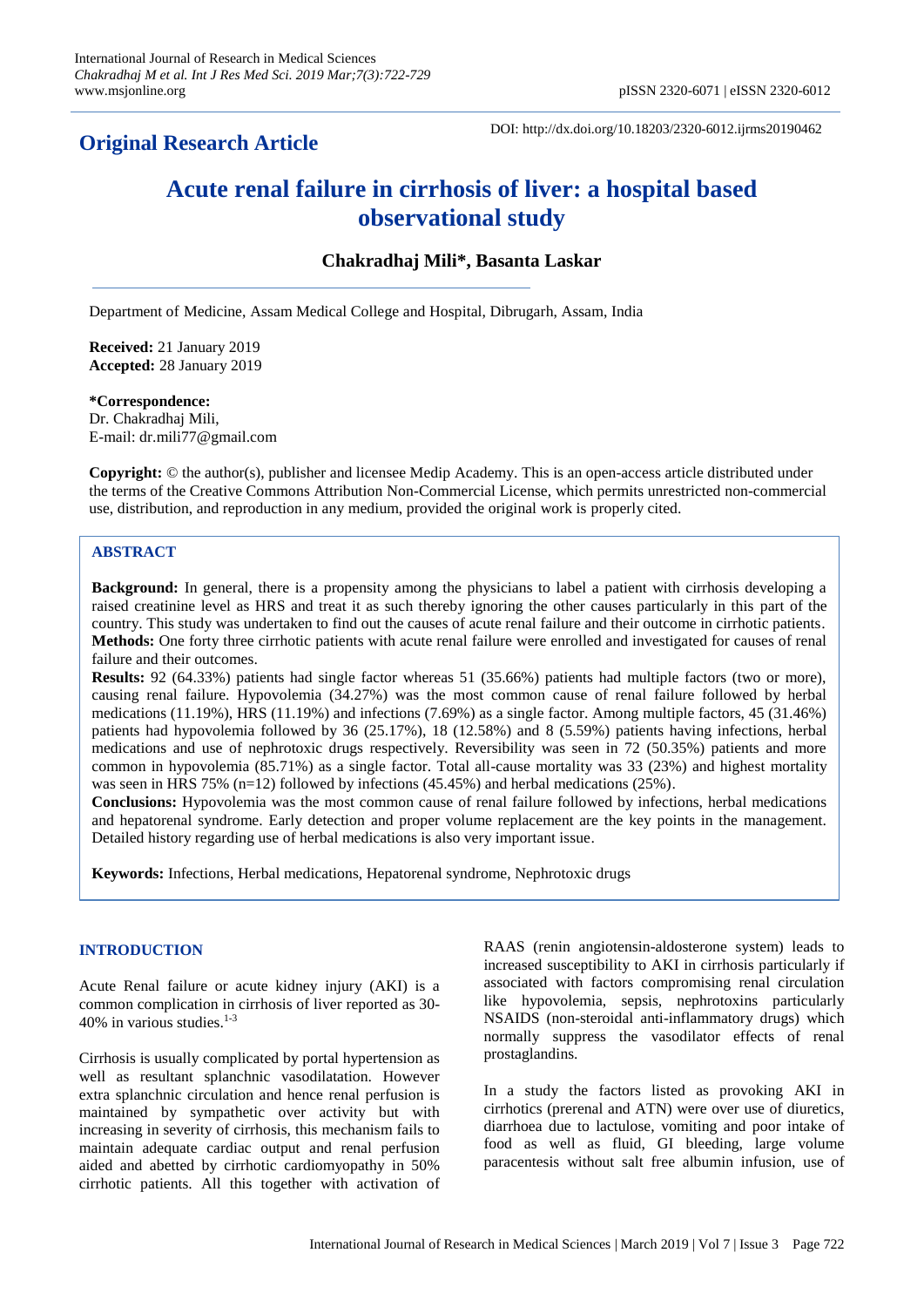nephrotoxins etc. This group of patients were also prone to develop type 1 HRS and type 2 HRS.

The basic pathogenesis of HRS (hepatorenal syndrome) is splanchnic vasodilatation, renal vasoconstriction and low cardiac output which can lead to poor renal perfusion and renal failure. The prognosis is better with appropriate volume replacement or elimination of precipitating factors in patient with hypovolemic renal failure when compared to HRS and infections.<sup>2</sup>

In type 1 HRS, there is rapid deterioration of renal function in a period of two weeks or less with an increase in serum creatinine level more than 2.5mg/dL.<sup>4,5</sup> The most common triggers include severe bacterial infections, GI bleeding, surgical procedure and acute liver injury. SBP is the major bacterial infections which predisposes to develop HRS in cirrhotic patients.<sup>6</sup> Type 1 HRS carries a very poor prognosis with only 2 weeks of median survival period, if not treated.<sup>7</sup>

In type 2 HRS, there is more slowly progressive impairment of renal function than type 1, with serum creatinine levels usually ranging from 1.5 to  $2.5$ mg/dl.<sup>4,6</sup> Type 2 HRS patients typically have refractory ascites and carry a median survival period of 6 months without undergo liver transplantation.

Herbal medication is a very common practice in this part of the country to treat jaundice or any other chronic illness although true prevalence and incidence cannot be ascertained. Use of herbal medicine is basically due to peer influence, disappointment with current therapies and belief that herbal medicine has no side effects. Unidentified herbal medicines are potentially nephrotoxic, as reported by various studies. The kidney injury with unidentified herbal medicine may cause acute tubular necrosis, acute interstitial nephritis and electrolyte imbalance. The exact lesion or pathological changes can only be diagnosed by biopsy.8,9 Use of herbal medications in cirrhosis also carries a potential risk for renal failure.

In general, there is a propensity among the physicians to label a patient with cirrhosis developing a raised creatinine level as HRS and treat it as such thereby ignoring the more common causes of hypovolemia and nephrotoxins in this part of the country.

However, the causes of renal failure are not properly evaluated in this part of the country. Therefore, this study was undertaken to find out the causes of acute renal failure and outcome in cirrhotic patients. So, as to provide a proper guide to adequate management.

# **METHODS**

The study was a hospital based observational study, conducted from April 2017 to November 2018, in the department of Medicine, Assam Medical College and Hospital, Dibrugarh, Assam.

# *Inclusion criteria*

All cirrhotic patients with renal failure consecutively admitted in our hospital were included in this study.

# *Exclusion criteria*

Cirrhotic patients with pre-existing intrinsic renal diseases were excluded from this study.

#### *Definitions*

#### *Liver cirrhosis*

Cirrhosis of liver was diagnosed by clinical examination, laboratory investigations and imaging findings as well as histopathological report whenever available. The cause cirrhosis and hospitalization were evaluated and established in all cirrhotic patients. MELD score and Child-Pugh score (CPS) were used to describe disease severity.<sup>10</sup>

# *Renal failure (RF)*

Renal failure was defined as the rise of serum creatinine equal or more than 1.5mg/dl either at time of admission or during the period of hospitalization.<sup>11</sup> This serum creatinine value (1.5mg/dl) has been adopted by Several consensus and conferences to define as renal failure in cirrhotic patients as a cut off. $10,11$  The serum creatinine values were obtained on the day of admission and subsequently every alternate day during hospital stay till discharge or death.

#### *Different categories of renal failure included were:*

- Bacterial infections induced RF
- Pre-renal or hypovolemia induced RF
- HRS
- Drugs (nephrotoxins) induced or contrast induced RF
- Herbal medications induced RF
- Multiple factors induced RF.

# *Infections-induced RF*

Renal failure was ascribed to infection whenever the episode of infection was suspected or diagnosed by clinical, laboratory and imaging findings within 48 hours of rise of creatinine levels. The diagnosis of SBP was made when polymorphonuclear count more than 250/mm<sup>3</sup> in ascitic fluid in the absence of infection in the abdominal or peritoneal cavity.<sup>12,13</sup>

Bacterial infections were diagnosed by urine analysis, urine culture and blood culture if required. Ascitic fluid analysis was performed in every patient with ascites and fluid culture was done in every suspected bacterial peritonitis, whereas chest X-ray was done whenever indicated.<sup>14</sup>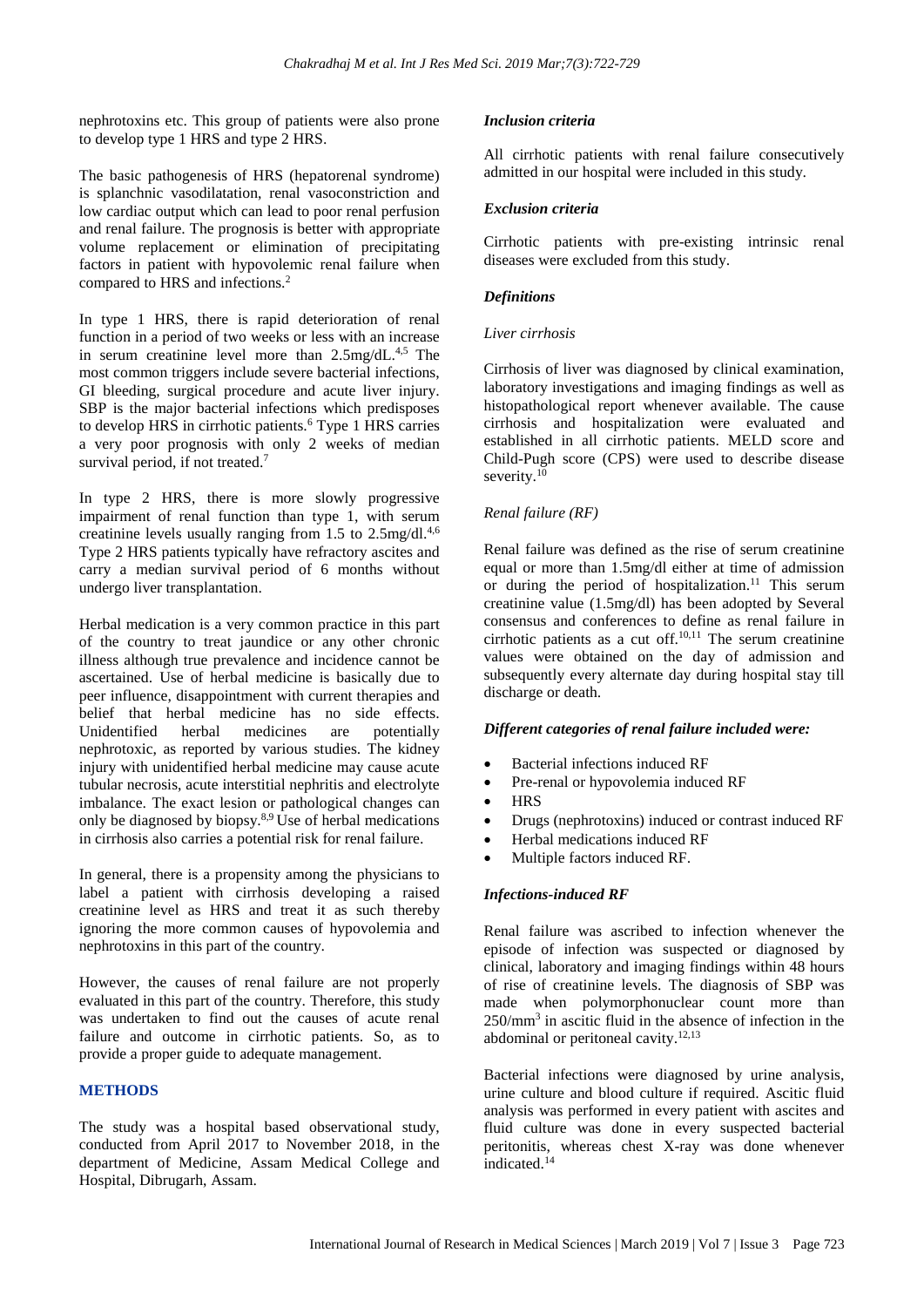#### *Prerenal or hypovolemia-induced RF*

Renal failure due to hypovolemia was assumed in presence of bleeding from gastrointestinal tract, or dehydration due to intensive diuretics therapy, gastrointestinal fluid loss like diarrhea or vomiting, excessive use of lactulose, decrease salt and fluid intake, large volume paracentesis without albumin infusion.<sup>15</sup>

#### *Drug-induced RF*

Drug induced renal failure or nephrotoxicity in cirrhotic patients was diagnosed when there was a history of diuretics therapy, anti hypertensive drug, NSAIDS or any drugs that can cause AIN (acute interstitial nephritis) and/ or ATN (acute tubular necrosis).

#### *Herbal medications induced RF*

History of ingestion of herbal medicine was especially investigated.

## *Hepatorenal syndrome*

HRS was defined by using diagnostic criteria of the international ascites club consensus Workshop in 2007, include: 4,6

- Cirrhosis with ascites,
- Serum creatinine level more than 1.5mg/dl.
- No improvement of serum creatinine level to 1.5mg/dl or below after at least 48 hours of withdrawal of diuretics and adequate volume expansion with normal saline and intravenous albumin infusion.
- Absence of shock
- No current or recent treatment with nephrotoxic drugs
- No parenchymal renal disease excluded by abnormal USG findings and no proteniuria of more than 500mg/day, microhematuria (more than 50RBC/hpf)

Due to lack of specific diagnostic markers, it was diagnosed by exclusion of other renal diseases. It is extremely important to be ruled out hypovolemic renal failure via adequate volume replacement with crystalloids and intravenous albumin.<sup>16</sup>

# *Multiple factors induced RF*

When renal failure resulted from multiple factors (two or more), it was labelled as multiple factors induced renal failure in cirrhosis. In this observational study, patients were evaluated by clinical examination and laboratory investigations. The clinical evaluation of the patients included a detailed medical history with thorough general and systemic examination. The investigations included complete hemogram, liver function tests, prothrombin time (PT), INR, serum sodium, serum potassium, blood glucose, renal function tests, urine analysis, ultrasound abdomen with special comments on renal parenchyma and presence of ascites, upper gastrointestinal endoscopy, chest x-ray and ascitic fluid examination, wherever indicated. Informed consent was taken from the patients.

Once the diagnosis of ARF was confirmed, drugs that may potentially induce renal failure such as nephrotoxic drugs or diuretics were stopped immediately. patients with hypovolemia were treated with plasma volume expander by giving 1.5 liters of normal saline, and the effect on urine output and renal function test were carried out.

Cirrhotic patients with presumed bacterial infection were empirically treated with antibiotics based on local sensitivity reports followed by specific antimicrobial therapy as per culture sensitivity and radiological reports. If there was no improvement or serum creatinine level still higher than 1.5mg/dl after at least 2 days of diuretic withdrawal and adequate volume expansion or 72 hours after antibiotic therapy with observable control of infections, HRS was diagnosed and treated with inj terlipressin along with 20% salt free human albumin infusion1. HRS was confirmed after exclusion of intrinsic renal disease by ultrasound and urinary protein estimation  $\sim$  (<500mg/24 hours).<sup>1,16</sup> Hemodialysis was done whenever indicated in cirrhotic renal failure patients.<sup>15</sup>

Outcomes of the patients were assigned as

- Reversible, if serum creatinine level was reversed to normal or its base line and
- Irreversible renal failure, if serum creatinine level did not reverse or still higher than 1.5mg/dl during hospital stay or death.

Irreversible renal failure group were also categorized, based on serum creatinine at the time of diagnosis and at hospital discharge/death as stable or progressive. Patients with serum creatinine level which was inexorably increasing during hospitalization were termed as progressive while stable patients were those in whom serum creatinine level did not come down normal despite a fall from the initial level.

# *Statistical analysis*

Frequencies and percentage of quantitative variables were presented with Mean±SD (standard deviation). The collected data was tabulated in MS(Microsoft) Excel Worksheet and computer-based analysis was done using the Statistical product and service solutions (SPSS) 22.0 software (SPSS, Chicago, Illinois, USA).

# **RESULTS**

A total of 143 cirrhotic patients with acute renal failure were included in this study. Among them, 138 patients were males (96.50%) with age range of 30-78 years.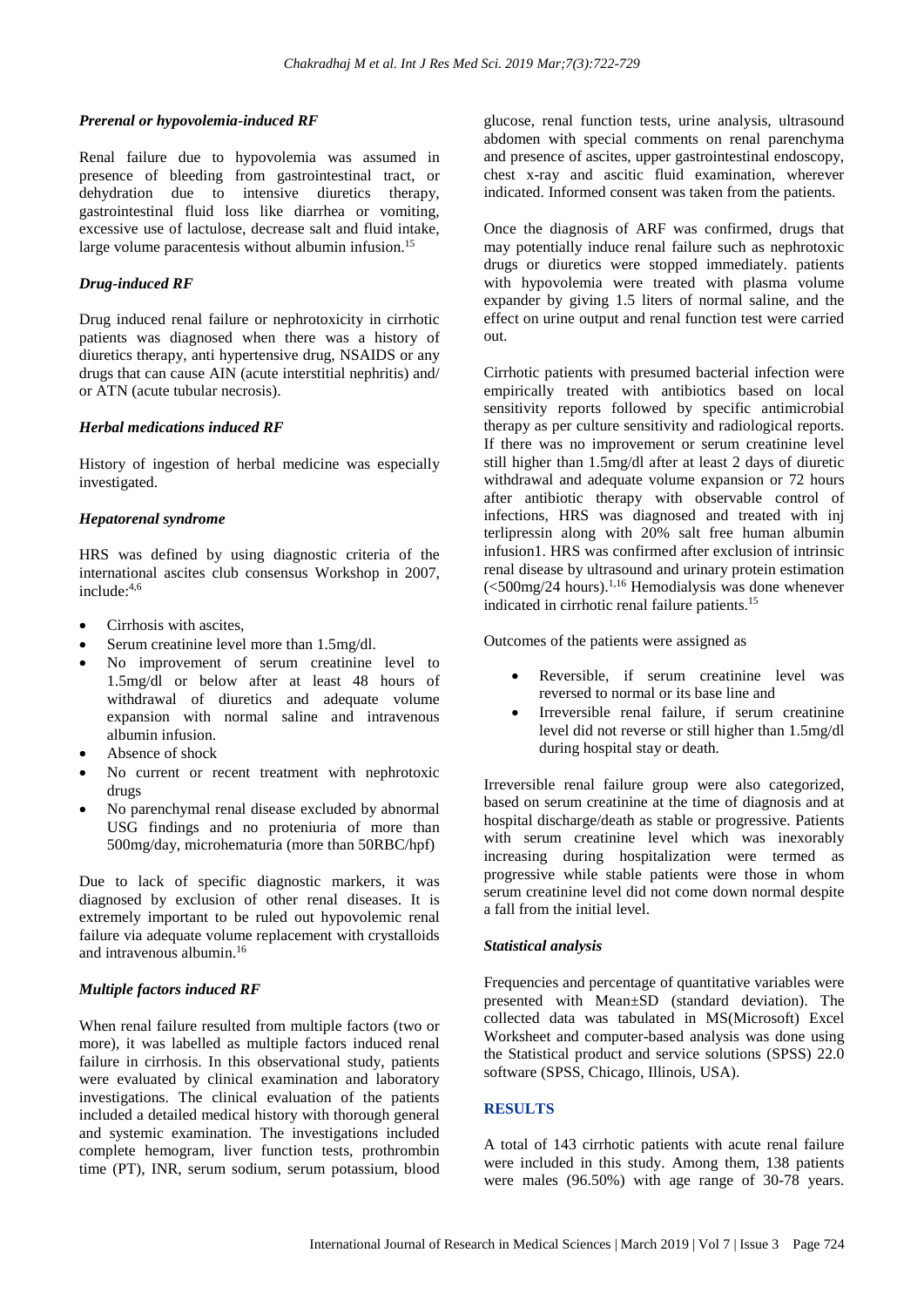Majority of the cirrhosis were due to alcohol  $(n=133)$ consumption. Severity of the liver disease was described with Child Pugh Score (CPS) and MELD score. Etiology and severity of the cirrhotic patients are described in Table 1.

#### **Table 1: Etiology and severity of cirrhotic patients (n = 143).**

| <b>Etiology of</b><br>cirrhosis | Number $(n)$                | Percentage $(\% )$ |
|---------------------------------|-----------------------------|--------------------|
| Alcohol                         | 133                         | 93.01              |
| <b>HBV</b>                      | 6                           | 4.20               |
| Alcohol/HBV                     | 3                           | 2.10               |
| <b>NASH</b>                     | 1                           | 0.70               |
|                                 |                             |                    |
| <b>Child-Pugh score</b>         | Number (n)                  | Percentage $(\% )$ |
| $A(5-6)$                        | $\mathcal{D}_{\mathcal{L}}$ | 1.40               |
| $B(7-9)$                        | 40                          | 27.97              |
| $C(10-15)$                      | 101                         | 70.63              |
|                                 | <b>Mean</b> ±SD             | Range              |

# **Table 2: Clinical features of cirrhotic patients with renal failure (n = 143).**

| <b>Clinical features</b>          |                   |            |
|-----------------------------------|-------------------|------------|
| Age (in years)                    | $Mean \pm SD$     | Range      |
|                                   | $48.27 \pm 10.02$ | 30-78      |
| <b>Sex</b>                        | Number (n)        | Percentage |
| Male                              | 138               | 96.50%     |
| Female                            | 5                 | 3.50%      |
| <b>Presenting features</b>        | Number (n)        | Percentage |
| Ascites/ distension of<br>abdomen | 121               | 84.62%     |
| Jaundice                          | 87                | 60.84%     |
| Fever                             | 53                | 37.06%     |
| Pain abdomen                      | 51                | 35.66%     |
| Hepatic<br>encephalopathy         | 43                | 30.07%     |
| <b>UGI</b> bleeding               | 33                | 23.08%     |
| Diarrhoea                         | 26                | 18.18%     |
| Vomiting                          | 22                | 15.38%     |
| <b>Treatment history</b>          | Number (n)        | Percentage |
| Decreased fluid intake            | 60                | 41.96%     |
| Decreased salt intake             | 34                | 23.78%     |
| Herbal medication                 | 34                | 23.78%     |
| Intensive diuretic<br>therapy     | 31                | 21.68%     |
| Lactulose therapy                 | 22                | 15.38%     |
| Use of nephrotoxic<br>drug        | 8                 | 5.59%      |
| Large volume<br>paracentesis      | 7                 | 4.90%      |

Common presenting features were ascites (n= 121, 84.62%), jaundice (n=87, 60.84%), fever (n=53, 37.06%), hepatic encephalopathy (n=43, 30.07%) and UGI bleeding (n=33, 23.08%). Regarding treatment history, large number of patients were treated with salt and fluid restriction, diuretics and lactulose therapy. History of herbal medications, use of nephrotoxic drugs and large volume paracentesis were present in 34(23.78%), 8(5.59%) and 7(4.90%) patients respectively. Clinical features of cirrhotic patients are presented in the Table 2.

#### **Table 3: Basic laboratory features of cirrhotic patients with renal failure (n = 143).**

|                                    | <b>Mean</b> ±SD  | <b>Range</b>        |  |  |
|------------------------------------|------------------|---------------------|--|--|
| H <sub>b</sub> gm%                 | $7.89 \pm 2.18$  | $3.00 \pm 15.00$    |  |  |
| <b>WBC</b>                         | 10788.11         | 2600.00             |  |  |
|                                    | ±5153.96         | $\pm 26000.00$      |  |  |
| Platelet count                     | 124643.36        | 20000.00            |  |  |
|                                    | $\pm 51283.58$   | $\pm 340000.00$     |  |  |
| <b>RBC</b> count                   | $2.78 + 0.77$    | $1.20 \pm 6.12$     |  |  |
| Blood urea (mg/dl) $71.56\pm40.90$ |                  | $14.00 \pm 231.00$  |  |  |
| Serum creatinine (mg/dl)           |                  |                     |  |  |
| At the time of                     | $2.77 + 1.86$    |                     |  |  |
| admission                          |                  | $0.90 \pm 17.00$    |  |  |
| During hospital                    | $2.55 \pm 2.04$  | $0.90 \pm 10.00$    |  |  |
| stay                               |                  |                     |  |  |
| <b>Bun</b>                         | 33.44±19.11      | $6.54 \pm 107.94$   |  |  |
| Serum sodium                       | 132.04±7.97      | $115.00 \pm 157.00$ |  |  |
| (mEq/L)                            |                  |                     |  |  |
| Serum potassium                    | $3.95+0.95$      | $1.90 \pm 7.30$     |  |  |
| (mEq/L)                            |                  |                     |  |  |
| Total bilirubin                    | $6.38 + 7.31$    | $0.30 + 32.00$      |  |  |
| (mg/dl)                            |                  |                     |  |  |
| Serum albumin                      | $2.20+0.81$      | $1.10+6.00$         |  |  |
| (g/dl)                             |                  |                     |  |  |
| PT (sec)                           | $21.28 \pm 8.18$ | $11.80 \pm 70.00$   |  |  |
| <b>INR</b>                         | $2.07 \pm 0.85$  | $0.90 \pm 7.18$     |  |  |

Majority of the patients in this study were anemic (mean Hb %-7.89±2.18gm%). Mean WBC count was 10788.11±5153.96 and 51 (35.66%) patients had leukocytosis (>11,000) indicating infection but overall infection was found in 59 patients. Remaining patients had other evidences of infection e.g. urinary findings of UTI. Mean serum creatinine level was 2.77±1.86mg/dl at the time of admission with stage 2 acute renal failure. Eighty seven (60.84%) patients had jaundice with mean serum bilirubin level of 6.38±7.31mg%. Majority of the patients had hypoalbuminemia (mean albumin level  $2.2\pm0.81$ gm/dl) and hepatic decompensation with mean PT of 21.28±8.18 secs and mean INR 2.07±0.85. Regarding other parameters, results did not show any significant findings in the context of the present study. Basic laboratory parameters are described in the Table 3.

Infection was found in  $41.25\%$  (n=59) of renal failure patients and SBP was the most common type of infection in 20.28% (n=29) of cirrhotic patients followed by UTI (9.09%) and sepsis (8.39%) as presented in Table 4.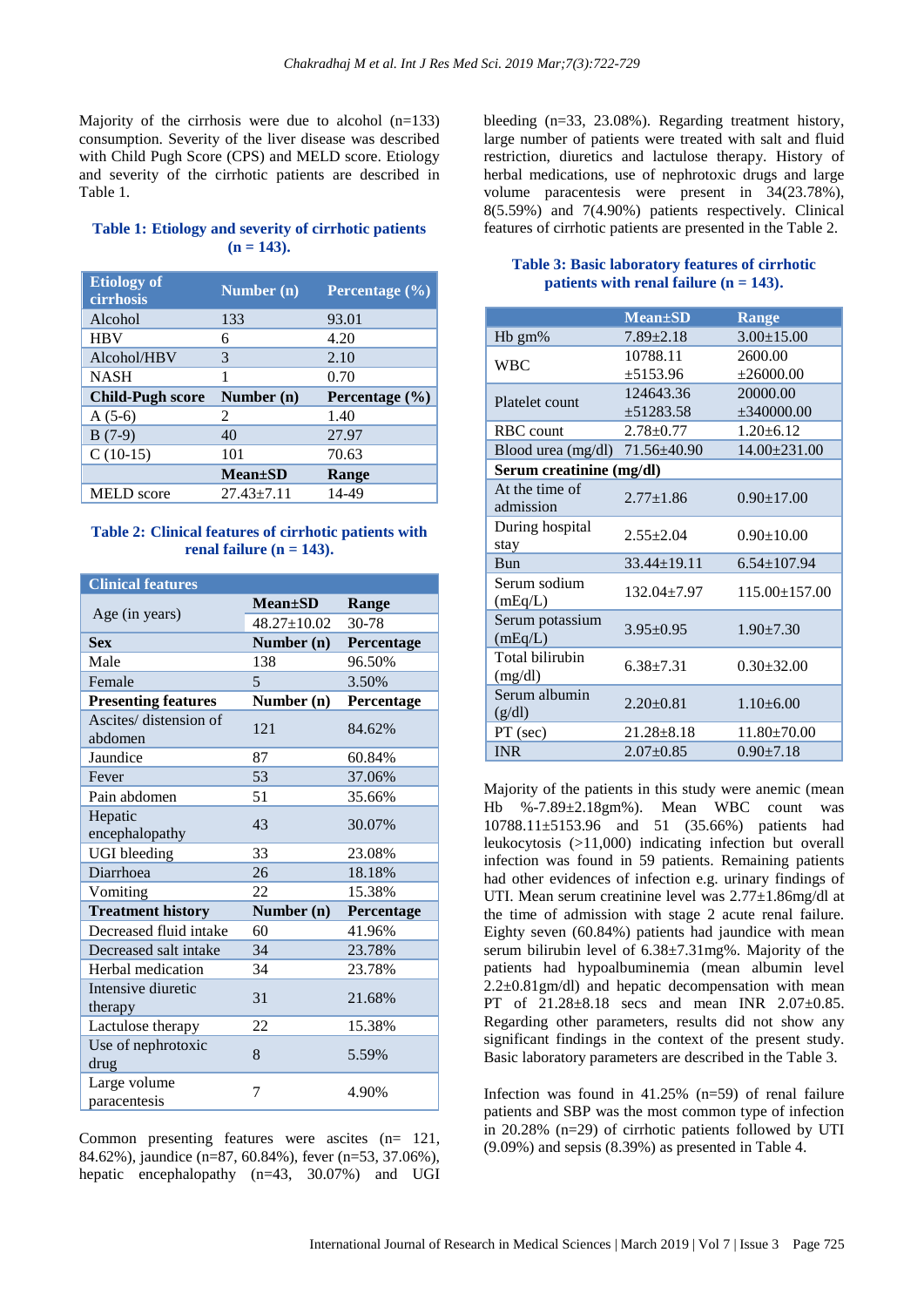One forty two (99.3%) patients had renal failure at the time of admission and one (<1%) patient developed renal failure during hospital stay. Out of 143 patients, hypovolemia (34.27%) was the most common cause of acute renal failure followed by HRS (11.19%), herbal medications (11.19%) and infections (7.69%) as single factor. Renal failure in remaining patients of cirrhosis were resulted from multiple factors (two or more). Among multiple factors, hypovolemia, infections and herbal medications were mostly responsible for acute kidney injury in cirrhosis. Hypovolemia was found in 45 (31.46%) patients followed by infections in 36 (25.17%), herbal medications in 18 (12.58%) and use of nephrotoxins in 8 (5.59%) patients along with other factors.

Out 143 patients, 92 patients had renal failure due to single factor and 51 patients had multiple factors.

#### **Table 4: Types of infection in cirrhotic patients with renal failure (n = 143).**

| <b>Type of infection</b>             | Number $(n)$ | <b>Percentage</b> |
|--------------------------------------|--------------|-------------------|
| Sepsis                               | 12           | 8.39%             |
| <b>GI</b> Infection                  |              | 0.70%             |
| Pneunomia                            |              | 2.80%             |
| Spontaneous bacterial<br>peritonitis | 29           | 20.28%            |
| Urinary tract infection              | 13           | $9.09\%$          |

#### **Table 5: Causes of renal failure and in-hospital mortality among cirrhotic patients.**

| <b>Cause of renal failure</b>                 | Number (n)     | <b>Percentage</b> | <b>Death</b>   |               |
|-----------------------------------------------|----------------|-------------------|----------------|---------------|
|                                               |                |                   | n              | $\frac{0}{0}$ |
| Hypovolemia                                   | 49             | 34.27%            | 2              | 4.08%         |
| Herbal medication                             | 16             | 11.19%            | 4              | 25.00%        |
| Infection                                     | 11             | 7.69%             | 5              | 45.45%        |
| Hepatorenal syndrome type 1                   | 16             | 11.19%            | 12             | 75.00%        |
| $Hypovolemia + infection$                     | 27             | 18.88%            | 5              | 18.52%        |
| $Hypovolemia + herbal \text{ medical}$        | 11             | 7.69%             |                | 9.09%         |
| $Herbal + infection$                          | 4              | 2.80%             |                | 25.00%        |
| Nephrotoxic drug + infection                  | $\overline{2}$ | 1.40%             | $\Omega$       | $0.00\%$      |
| Hypovolemia + nephrotoxic drugs               | 2              | 1.40%             | $\Omega$       | $0.00\%$      |
| $Hypovolemia + infection + nephrotoxic drugs$ | 2              | 1.40%             | $\mathfrak{D}$ | 100.00%       |
| Hypovolemia + nephrotoxic drugs + herbal      | 2              | 1.40%             |                | 50.00%        |
| $Hypovolemia + infection + herbal$            |                | 0.70%             | $\Omega$       | $0.00\%$      |
| Hepatorenal syndrome type 2                   | $\theta$       | $0.00\%$          | $\Omega$       | $0.00\%$      |

## **Table 6: Outcome of renal failure observed during hospitalization.**

| <b>Total no. of</b><br>cirrhotic<br>patients | <b>Reversible</b><br>$\overline{(-1.5 \text{mg/dl})}$ | <b>Irreversible</b><br>(21.5mg/dl) | <b>Death</b> |
|----------------------------------------------|-------------------------------------------------------|------------------------------------|--------------|
| 143                                          | 72                                                    | 71                                 | 33           |
|                                              | $(50.35\%)$                                           | $(49.65\%)$                        | $(23.08\%)$  |

Hepatorenal disorder, which is the most lethal among the causes renal impairment in cirrhotic patients with ARF is also culmination of hypovolemia or infection. Out of 16 patients, 3 patients had de novo HRS, 1 patient had hypovolemia due to large volume paracentesis without albumin infusion, 7 patients had infections and 5 patients had both infections and hypovolemia.

Causes renal failure and mortality in cirrhosis are depicted in the Table 5 and outcome of the patients are depicted in the Table 6.

Infection induced AKI was due to SBP (n=29, 20.28%), Sepsis (n=12, 8.39%,) UTI (n=13, 9.09%), pneumonia (n=4, 2.80%) and GI infection (n=1, 0.70%).

Out of 143 patients, 99 (69.23%) patients had hypovolemia due to various causes, 59 (41.26%) patients had infections, 34 (23.78%) patients had herbal medications and 8 (5.59%) patients had history of intake of nephrotoxic drugs individually.

On assessing the outcome, out of 143 patients, 72 (50.35%) patients were reversible whereas 71 (49.65%) patients had irreversible pattern of renal failure. Outcome was affected by different etiologies of renal failure and reversibility was better with hypovolemic renal failure (85.71%) followed by infection (36.36%) and herbal medications (31.25%) as a single factor. Among irreversible renal failure, total in-hospital mortality was seen in 23.08% (n=33) cases and highest mortality was due to HRS (75%) followed by infections (45.45%) and herbal medications (25%) as a single factor.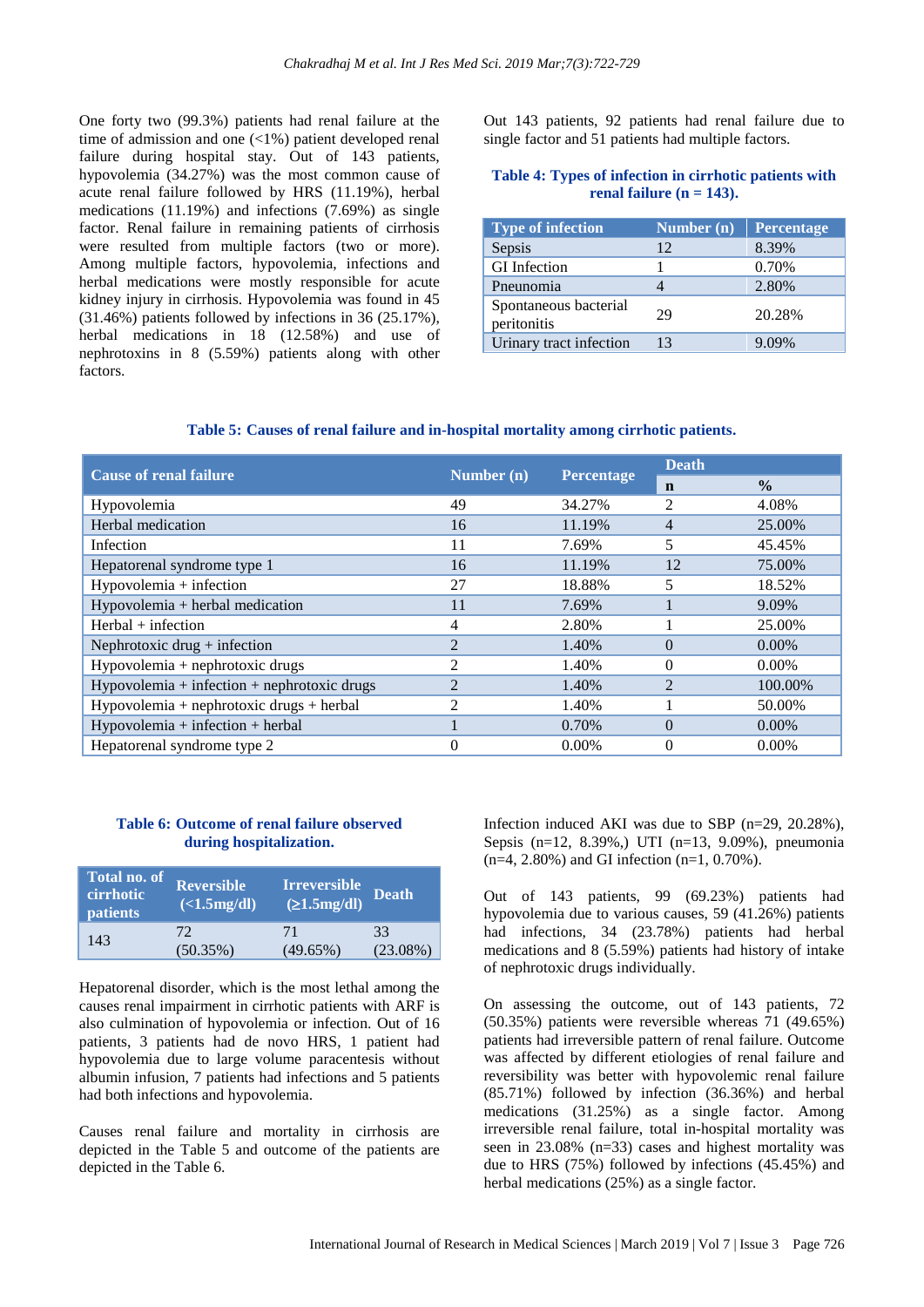#### **DISCUSSION**

Chronic liver disease as well as cirrhosis are very common in this part of the country due to high prevalence of alcohol consumption. Advanced stage of cirrhosis is associated with multi system involvement including renal failure.<sup>17</sup> In this study, we observed that renal failure in advanced stage of liver disease was more common, associated with mainly Child Pugh C (n=101, 70.63%), Child Pugh B (n=40, 27.97%) and high MELD score  $(27.43\pm7.11)$  this findings was similar that of Oureshi MO et al, Morsy et al, and Fasolato S et al.<sup>3,10,18</sup>

In this study, Renal failure was caused by single factor in 92 patients (64.33%) and renal failure in remaining 51 patients (35.66%) resulted from multiple factors (two or more).

The most common cause of single factor renal failure was pre-renal or hypovolemia (n=49, 34.27%) which compares well with findings of Morsy et al, (29.7%) and Carvalho et al, (32%) as a single factor AKI however present study findings differ from those of Choi YJ et al,  $(67.4\%)$ .<sup>1,10,19</sup> In addition, large number of patients had hypovolemia in HRS and multi factorial group. Altogether, 99 (69.23%) patients had hypovolemia including both HRS, single and multiple factors group which is almost similar finding to Yun Jung Choi et al  $(67.4\%)$ <sup>19</sup>

Upper gastrointestinal bleeding was a very important cause of hypovolemia and found in 33 (23.08%) of patients. Other causes of hypovolemia were decrease intake of fluid (41.96%) and salt (23.78%), intensive diuretic therapy (21.68%), lactulose therapy (15.38%), diarrhoea (18.18%), vomiting (15.38%) and large volume paracentesis without albumin infusion (4.90%). Renal failure developed in majority of the patients with hypovolemia without hyovolemic shock.

Upper gastrointestinal bleeding also predisposes the bacterial infections which can cause systemic arterial vasodilatation and hemodynamic changes, may lead to renal impairment.<sup>15</sup> Hypovolemic renal failure is treatable and preventable condition, need early detection and proper volume replacement. Second common causes of single factor renal failure were HRS and herbal medications in 16 (11.19%) patients in each group and responsible for significant mortality and morbidity.Out of 143 patients, 16 (11.19%) cirrhotic patients had renal failure due to herbal medications as a single factor whereas 18 (12.58%) patients in multiple factors group and total of 34 (23.78%) patients had renal failure due to herbal medications. To the best of our knowledge no other study has taken up this parameter.

In this study, HRS was found in 11.19 % (n=16) cases. However, Morsy et al, (11.3%) and Carvalho et al, (12%) found similar incidence while Choi YJ et al, (6.02%) reported lower incidence.1,10,19 HRS occurred either spontaneously or following an acute insult like hypovolemia (e.g., variceal bleeding followed by infections), SBP and also culminated from infection and hypovolemia in combination. All HRS were type 1 HRS. Authors did not find any type 2 HRS case among our patients. It may be because of difficulty in diagnosis and lack of follow up after hospital discharge.

Renal failure due infection was found in 11 (7.69%) patients as a single factor of renal failure whereas 36 and 12 patients had infection in multiple factors group and HRS group respectively. As a single factor, infection induced renal failure was less, but infection had significant contribution in HRS and multiple factor group in genesis of renal failure. Several studies have shown that infection was the most common cause of renal failure (Carvalho et al, Morsy et al) whereas in present study, total number of patients with infection was 59 (41.25%) and was in the second place below hypovolemia.<sup>1,10</sup> Present study results show that almost any type of bacterial infection can cause renal failure in cirrhotic patients. SBP (20.28%) was the most common infection in our study followed by sepsis and UTI and that finding was similar to Morsy et al.<sup>10</sup>

Among patients with multiple factors, 45 (31.46%) patients had hypovolemia, 36 (25.17%) patients had infections, 18 (12.58%) patients had herbal medications and 8 (5.59%) patients had use of nephrotoxic drugs. A combination of various factors can play their hands in the genesis of renal failure in cirrhotic patients at the same time (Table 5).

Hypovolemia was the most common cause of renal impairment in both the group. Herbal medications and HRS were in the second place behind hypovolemia in single factor group whereas infections were the second common cause in multiple factors group followed by herbal medications.

In our study, reversible pattern (n=72, 50.35%) of renal failure was more than half, regardless of the etiology and it was better than Carvalho et al, and Morsy et al, who reported 29% and 38.2% respectively.1,10 Authors found that hypovolemia (85.71%) was the most common cause of reversible renal injury followed by infections (36.36%) and herbal medications (31.25%) in single factor group whereas no reversibility was seen with HRS. In the irreversible group (n=71, 49.65%), stabilization was seen in 28 (19.58%) patients, progression in 10 (6.99%) and death in 33 (23.08%) patients.

Mortality has been seen to differ according to the cause of renal failure. Total all-cause mortality was 23.08% and almost similar to Choi YJ et al, (22.1%) but less than Carvalho et al,  $(26%)$  and Morsy et al,  $(27.4%)$ .<sup>1,10,19</sup> In this respect, most common cause of single factor mortality was HRS (75%), followed by infection (45.45%) and herbal medications (25%) respectively.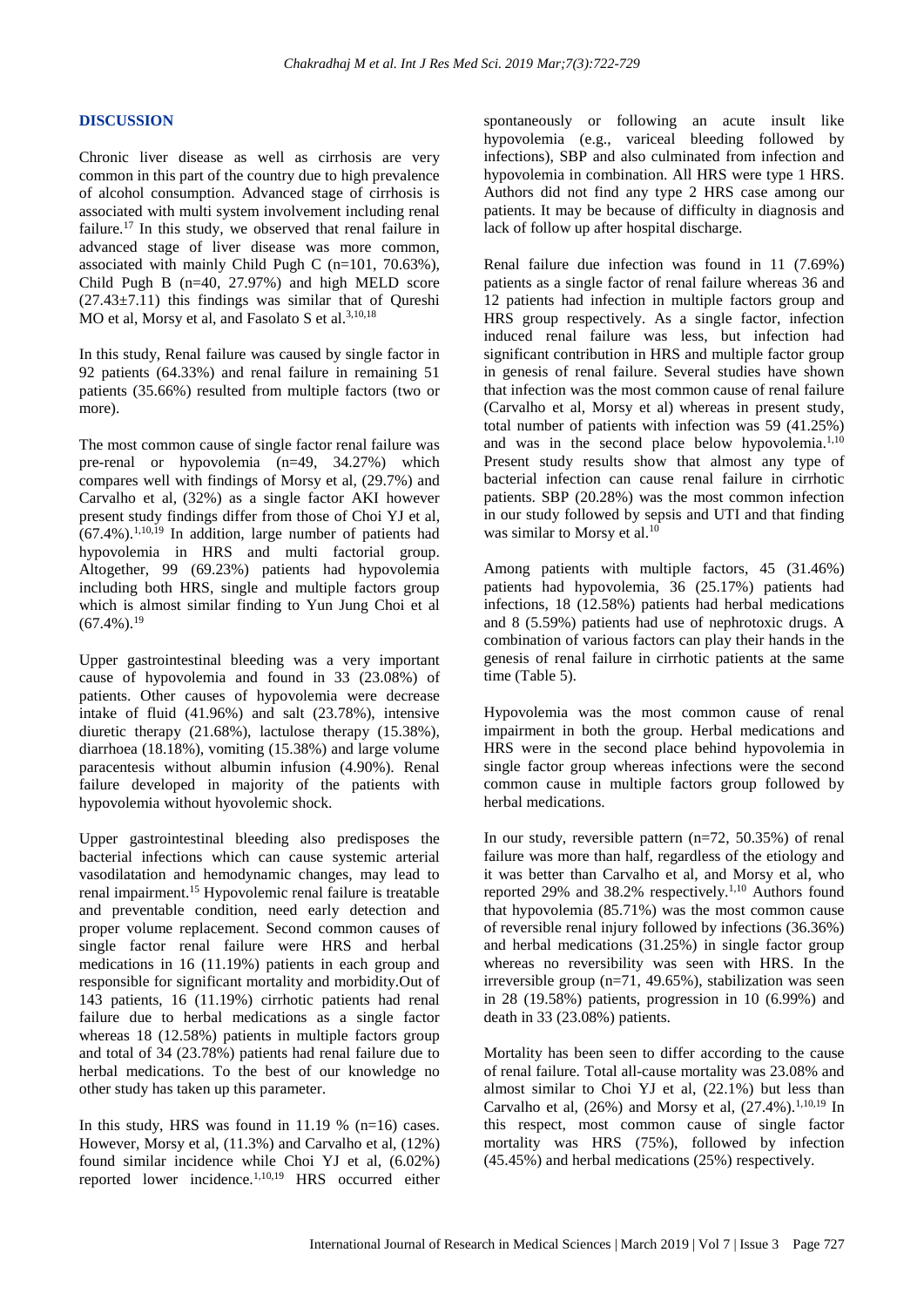In the multiple factor group, 5 (18.52%) patients died due to hypovolemia + infection, 2 (100%) patients died in hypovolemia+infection+nephrotoxic group, 1patients (50%) died in hypovolemia+nephrotoxic+herbal group, hypovolemia+infection and herbal +infection group each. Mortality pattern in the multiple factor group has been shown in Table 4.

Mortality was highest with HRS (75%) that was higher than Morsy et al, (66%) but lower than Carvalho et al,  $(83\%)$ <sup>1,10</sup> HRS was shown to have very poor prognosis. The second common cause of mortality was infection induced renal failure in which, 5 out of 11 (45.45%) patients died as single factor and 8 patients out of 36 (22.22%), died as a part of multiple factor and carries a high risk of mortality in both groups.

The 3<sup>rd</sup> common cause of mortality was herbal medication in 25% (4 out 16 patients) patients as single factor and 16.66% (3 out of 18 patients) as multiple factors and also carries a significant mortality.

In present study, use of nephrotoxic drugs didn't appear as a single factor renal failure but played a role in the genesis of renal failure along with other factors in 8 patients. Out of 8 patients, 3 patients (37.5%) died and does denoting a high mortality rate.

In this present study, we tried to highlight the causes of acute kidney injury or renal failure and outcome in cirrhotic patients, admitted in medicine wards with various presentations. There is a tendency among physicians to term this case as HRS and treat accordingly. However, causes of renal failure and outcome has not been evaluated earlier in this part of the country. Authors observed that renal failure in cirrhotic patients was due to hypovolemia followed by infections, herbal medications and HRS in that order. It was also observed that large number of renal failures culminated from combination of multiple factors (two or more factors) like hypovolemia and infections or use of nephrotoxic drugs or herbal medications. So, apart from obvious single cause of renal impairment, possibility of multiple factors should be always kept in mind while evaluating the renal failure in cirrhotic patients.

Herbal medication induced renal failure was a very important finding in our study, associated with high mortality and morbidity. So, detailed clinical history and examination are very important to detect early and manage the renal failure accordingly in cirrhotic patients. The most effective prevention of kidney injury due to herbal medications is creation of awareness among consumers and providers that they have the capacity to cause kidney injury.

The main limitations in present study were single centered study, lack of incorporating bio-markers for better recognition of the various causes of renal failure and patients not being followed up after hospital discharge. Therefore, biomarkers development to predict renal failure at an early stage and to differentiate the various etiologies of renal failure in cirrhotic patients, should be pursued.

#### **CONCLUSION**

In contrast to the general belief among physicians, hypovolemia and not hepatorenal syndrome/disorder is the most common cause of acute kidney injury or failure complicating cirrhosis of liver. Infections, nephrotoxic drugs, herbal medications being the other major etiologies of this entity. In a substantial number of patients, a combination of these factors may play their hands in the genesis of this serious complications. Furthermore, hepatorenal disorder which is the most lethal among the causes of renal failure in patients with cirrhosis with ARF is also the culmination of hypovolemia or infection. Hence, a proper etiological diagnosis in these patients specially the role of multiple factors is mandatory from treatment perspectives. A more elaborate study with a larger number of patients to define these various points will be welcome. In this context, development of biomarker/biomarkers to detect the relevant cause/ causes of renal failure in cirrhotic patients is an important issue.

# **ACKNOWLEDGEMENTS**

Authors would like to thank Hiranya Saikia, M. Phil, PhD (Statastics), Senior Lecturer, Department of Community Medicine, Assam Medical College and Hospital, Dibrugarh, for helping us in data analysis.

*Funding: No funding sources Conflict of interest: None declared Ethical approval: The study was approved by the Institutional Ethics Committee*

#### **REFERENCES**

- 1. de Carvalho GC, de Andrade Regis C, Kalil JR, Cerqueira LA, Barbosa DS, Motta MP, et al. Causes of renal failure in patients with decompensated cirrhosis and its impact in hospital mortality. Ann Hepatol. 2012 Jan 15;11(1):90-5.
- 2. Martín-Llahí M, Guevara M, Torre A, Fagundes C, Restuccia T, Gilabert R, et al. Prognostic importance of the cause of renal failure in patients with cirrhosis. Gastroenterol. 2011 Feb 1;140(2):488-96.
- 3. Qureshi MO, Shafqat F, Dar FS, Salih M, et al. Renal failure in patients with end stage liver disease and its impact on clinical outcome. J Coll Physicians Surg Pak. 2014 Sep;24:628-31.
- 4. Salerno F, Gerbes a, Ginès P, Wong F, Arroyo V. Diagnosis, prevention and treatment of hepatorenal syndrome in cirrhosis. Gut. 2007 Sep;56(9):1310-8.
- 5. Thorat A, Jeng LB. Management of renal dysfunction in patients with liver cirrhosis: role of